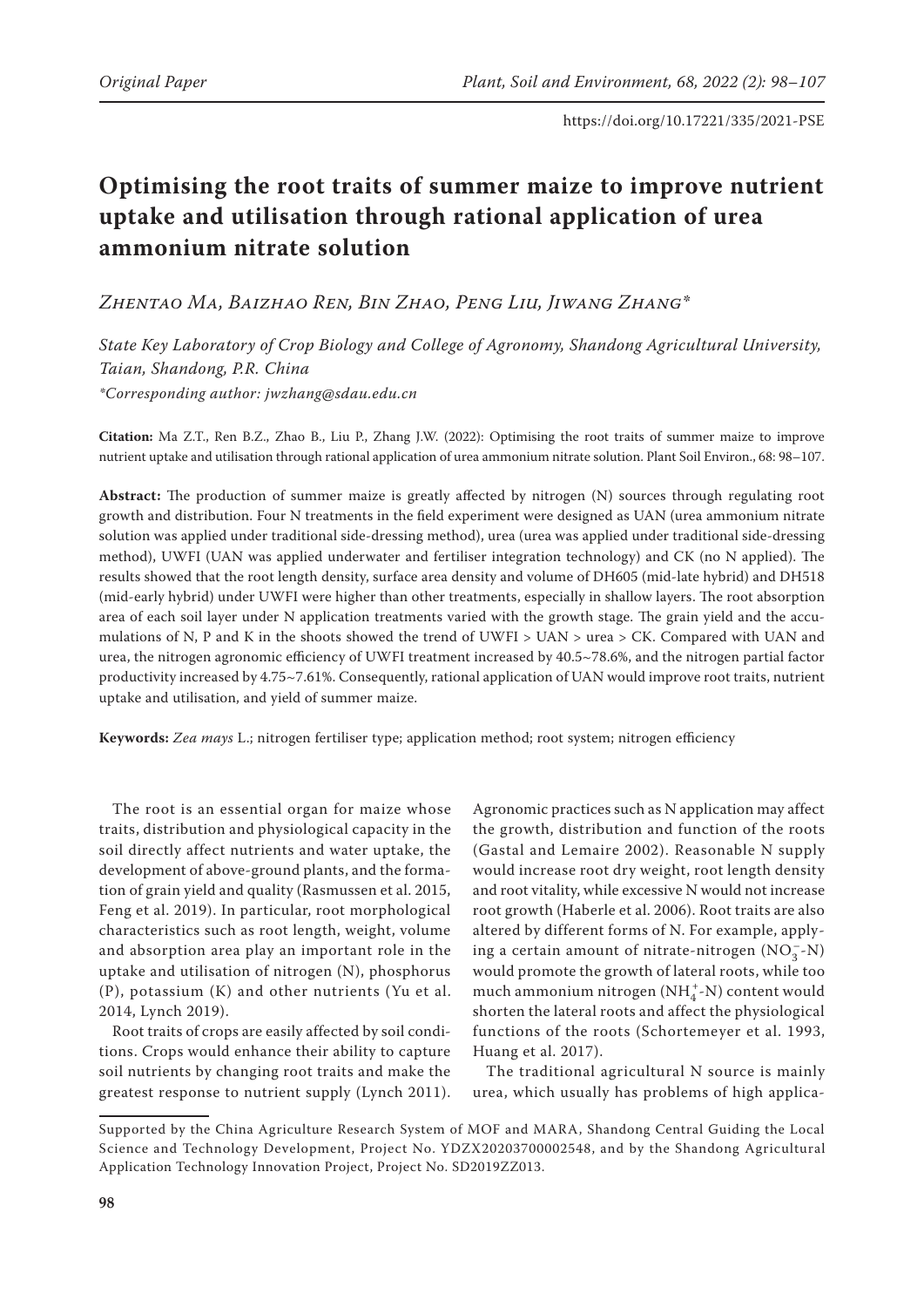| Year | Soil layer | SOC. | TN     | <b>NN</b> | AN   | AP    | AК     |  |
|------|------------|------|--------|-----------|------|-------|--------|--|
|      | (cm)       |      | (g/kg) | (mg/kg)   |      |       |        |  |
| 2019 | $0 - 20$   | 7.31 | 2.17   | 32.16     | 5.23 | 72.25 | 180.03 |  |
|      | $20 - 40$  | 3.94 | 2.07   | 24.57     | 4.27 | 48.95 | 122.44 |  |
|      | $40 - 60$  | 3.30 | 1.88   | 14.32     | 3.39 | 24.50 | 95.27  |  |
|      | $0 - 20$   | 8.64 | 3.08   | 33.91     | 5.69 | 67.08 | 162.44 |  |
| 2020 | $20 - 40$  | 5.22 | 1.63   | 27.92     | 4.03 | 24.60 | 72.83  |  |
|      | $40 - 60$  | 2.90 | 1.04   | 14.99     | 3.33 | 16.19 | 66.35  |  |
|      |            |      |        |           |      |       |        |  |

Table 1. Chemical soil properties

SOC – soil organic carbon; TN – total nitrogen; NN – nitrate nitrogen; AN – ammonium nitrogen; AP – available phosphorus; AK – available potassium

tion rate and low N use efficiency (NUE) (Liu et al. 2018). It has been estimated that as much as 40% of the fertiliser used in the United States is liquid N fertiliser, and urea ammonium nitrate solution (UAN) accounts for 80% of liquid fertiliser (Nikolajsen et al. 2020). UAN is a N source that integrates  $NO_3^-$ -N,  $\mathrm{NH}_4^+$ -N and amide N. Reasonable application of UAN would save at least 30 kg/ha of fertiliser than urea (Sundaram et al. 2019). However, it is not widespread in China where an increase in crop yield during its application has been reported (Wang et al. 2018). This study was to explore how UAN and urea affect root traits, nutrient uptake, NUE and grain yield of summer maize under different N application methods.

### **MATERIAL AND METHODS**

**Study site.** The field experiment was carried out at Mazhuang research field (35°99'N, 117°01'E, 91 m a.s.l.), Shandong province, China in maize growth seasons of 2019 and 2020. This region is character-

ised by brown loam soils (U.S. Classification: Typic Paleustalfs) and a temperate continental monsoon climate. The basic nutrient content of the 0–60 cm soil layer is listed in Table 1 and meteorological conditions are shown in Figure 1.

**Experimental design.** The treatments consisted of one control treatment without N fertiliser (CK) and two fertilisation methods. (I) urea (46% pure N) and urea ammonium nitrate solution (UAN, 32% pure N) were applied under the traditional side-dressing method. Both of them were applied in bands near the plant row incorporated into the soil *via* ploughing and the depth was 5 cm. (II) UAN was applied underwater and fertiliser integration technology (UWFI). The micro-sprinkling hose was installed between maize rows and water (equivalent to 10 mm precipitation) was used to feed UAN into the pipeline for spraying. In the six-leaf stage (V6) and the twelve-leaf stage (V12), N fertiliser was applied at a ratio of 4:6, and the amount was 210 kg N/ha. Each treatment was repeated 3 times, and the plot area was



Figure 1. Rainfall conditions during the 2019–2020 growing seasons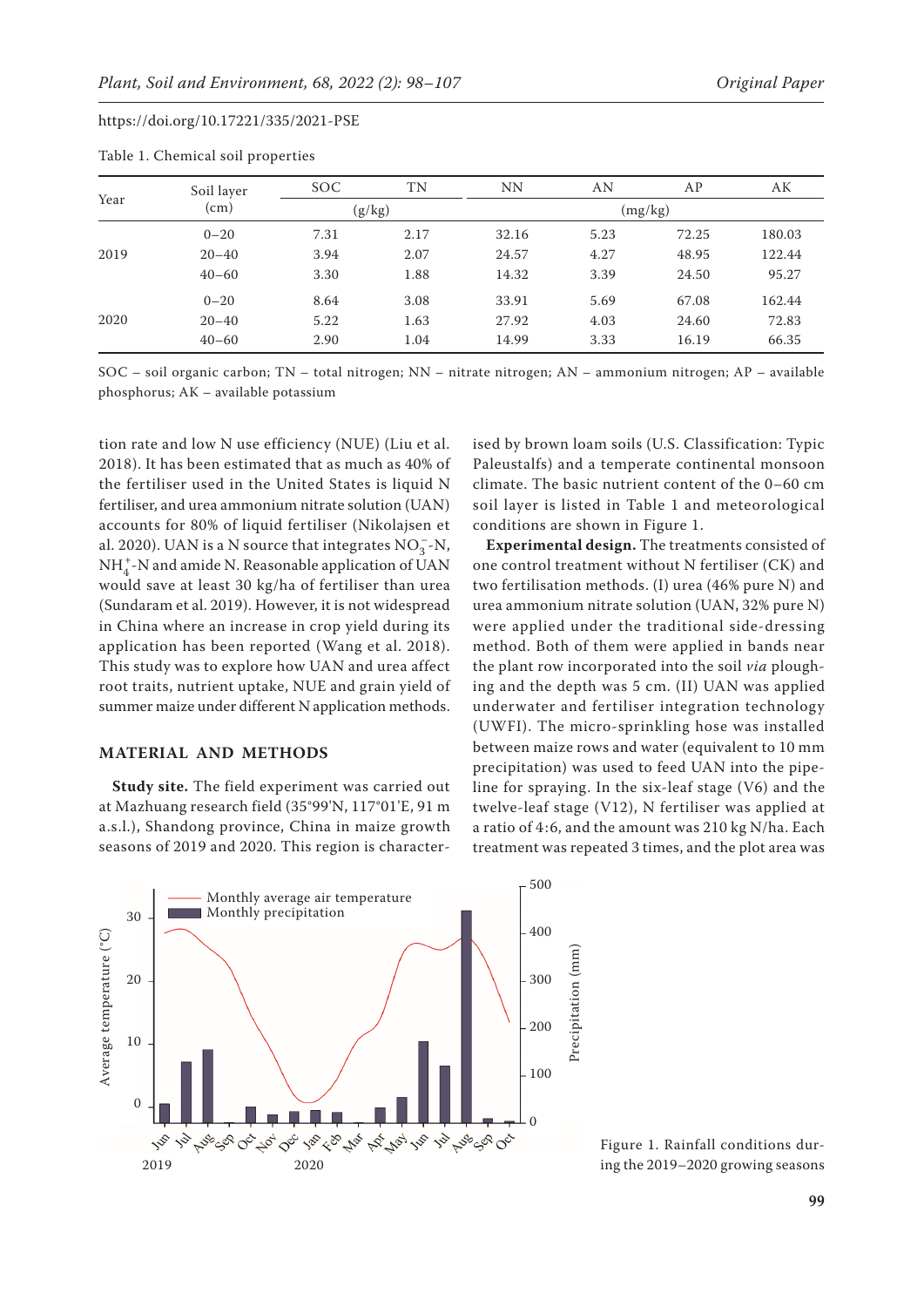$9.6 \times 34.7$  m. DH605 and DH518 were sown separately at a density of 75 000 plants/ha in early June from 2019 to 2020. DH605 (mid-late hybrid) and DH518 (mid-early hybrid) have different growth periods, which are widely represented. Before summer maize planting, 23.1 kg P/ha and 56.0 kg K/ha were applied.

**Sampling and measuring.** The roots were sampled at the twelve-leaf stage (V12), tasseling stage (VT), milk stage (R3) and maturity stage (R6) in 2019 and 2020 growing seasons. Three plant roots were sampled per plot by extracting them from a total soil volume of 50 cm length  $\times$ 20 cm width  $\times$  60 cm depth with three separated soil layers. The methylene blue dyeing method was used to determine the total absorption area and active absorption area of the fresh root sample. Roots were dipped into a series of three beakers filled with methylene blue solution for 1.5 min. Then the solution volumes ( $V_1$ ,  $V_2$ , and  $V_3$ ) of three beakers were measured, and the absorbance of methylene blue solution (diluted 10 times) was recorded at 660 nm using an ultraviolet spectrophotometer (UV-2450, Shimadzu, Japan). The concentrations  $(C'_1, C'_2,$  and  $C<sub>3</sub>$ ) of the methylene blue solution were calculated using a standard curve. Lastly, the root sample images were captured using the Epson Perfection<sup>TM</sup> V800 scanner (Beijing, China) and analysed with the software Win RHIZO (Québec, Canada).

Three maize plant samples were obtained from the centre of each plot at the V12, VT, R3 and R6 stages. All samples were separated into stalks and leaves at harvest, placed in an oven at 105 °C for degreening and then dried at 80 °C to a constant weight. After the samples were dried and crushed, they were digested with the  $H_2SO_4$ -H<sub>2</sub>O<sub>2</sub> method, the total N and P content of the samples were measured with the AA3 continuous flow analyser, and the content of K was measured with the FPT 640 flame photometer (Shanghai, China). At R6, 30 consecutive plants per row were harvested as replication and used to measure yield.

**Calculation.** Root length density (RLD, cm/cm3), root surface area density (RSAD,  $\text{cm}^2/\text{cm}^3$ ), total absorption area (TAA,  $m^2$ /plant), active absorption area (AAA, m<sup>2</sup>/plant), N (P, K) accumulations (AC, kg/ha), N agronomic efficiency ( $AE_{N}$ , kg/kg) and N partial factor productivity (PEP<sub>N</sub>, kg/kg) were calculated by using the following formula:

$$
\text{TAA} = \left[ \left( \text{C} - \text{C}'_1 \right) \times \text{V}_1 \right] \times 1.1 + \left[ \left( \text{C} - \text{C}'_2 \right) \times \text{V}_2 \right] \times 1.1 \quad (1)
$$

$$
AAA = [(C - C'3) \times V3] \times 1.1
$$
 (2)

$$
RLD = L/V
$$
 (3)

$$
RSAD = S/V \tag{4}
$$

$$
AC = DM \times PC
$$
 (5)

$$
AE_N = (YF - YC)/NA \tag{6}
$$

$$
PEP_N = YF/NA \tag{7}
$$

where: C – original solution concentration (mg/mL); C' – leaching solution concentration (mg/mL);  $V_1$ ,  $V_2$ , and  $V_3$  – solution volume (mL);  $L - root$  length (cm);  $V - volume$ of the soil sample (cm<sup>3</sup>); S – root surface (cm<sup>2</sup>); DM – dry matter (kg/ha);  $PC$  – plant N (P, K) content (%);  $YF$  – grain yield (kg) in the fertilised plots; YC – grain yield (kg) in the control plot; NA – amount of applied N (kg).

**Statistical analysis.** Excel (Redmond, USA) was used to collect data and calculate the standard deviations. The statistical analyses were conducted using SPSS 21.0 (SPSS Inc., Chicago, USA). All data were subjected to one-way analyses of variance (ANOVA) followed by mean comparisons using Duncan's multiple range test ( $P \le 0.05$ ). Effect of fertilisation treatment was evaluated separately within each year, hybrid, stage and soil layer. The Pearson correlation analysis was used for the relationships between grain yield and root traits. Figures were produced with Sigma Plot 14.0 (Systat Software Inc., San Jose, USA) and Graphpad Prism 9.0 (GraphPad Software Inc., San Diego, USA).

#### **RESULTS**

**Root length density, surface area density and volume.** The root length density at VT showed a trend of UWFI > UAN > urea > CK, while there was no difference between UAN and urea treatment in 2020 (Figure 2). Compared with CK, urea and UAN, the average RLD of UWFI increased by 32.0, 15.6 and 8.7%, respectively, while there was no significant difference among the three N treatments at R3. Although there was no significant difference in root surface area density at the VT stage among the three N treatments in 2019, the UWFI treatment in 2020 increased significantly. Furthermore, the difference between UAN and UWFI was not significant, but both of them were higher than urea and CK at the R3 stage. The root volume (RV) was greater under three N treatments relative to the control treatment. However, there was no significant difference in RV between UAN and UWFI treatment. The results of the roots in each soil layer at different growth stages also illustrated the UWFI of the two hybrids showed greater RLD, RSAD and RV, compared with other treatments. The results were basically in agreement and showed similar trends in both hybrids (Table 2).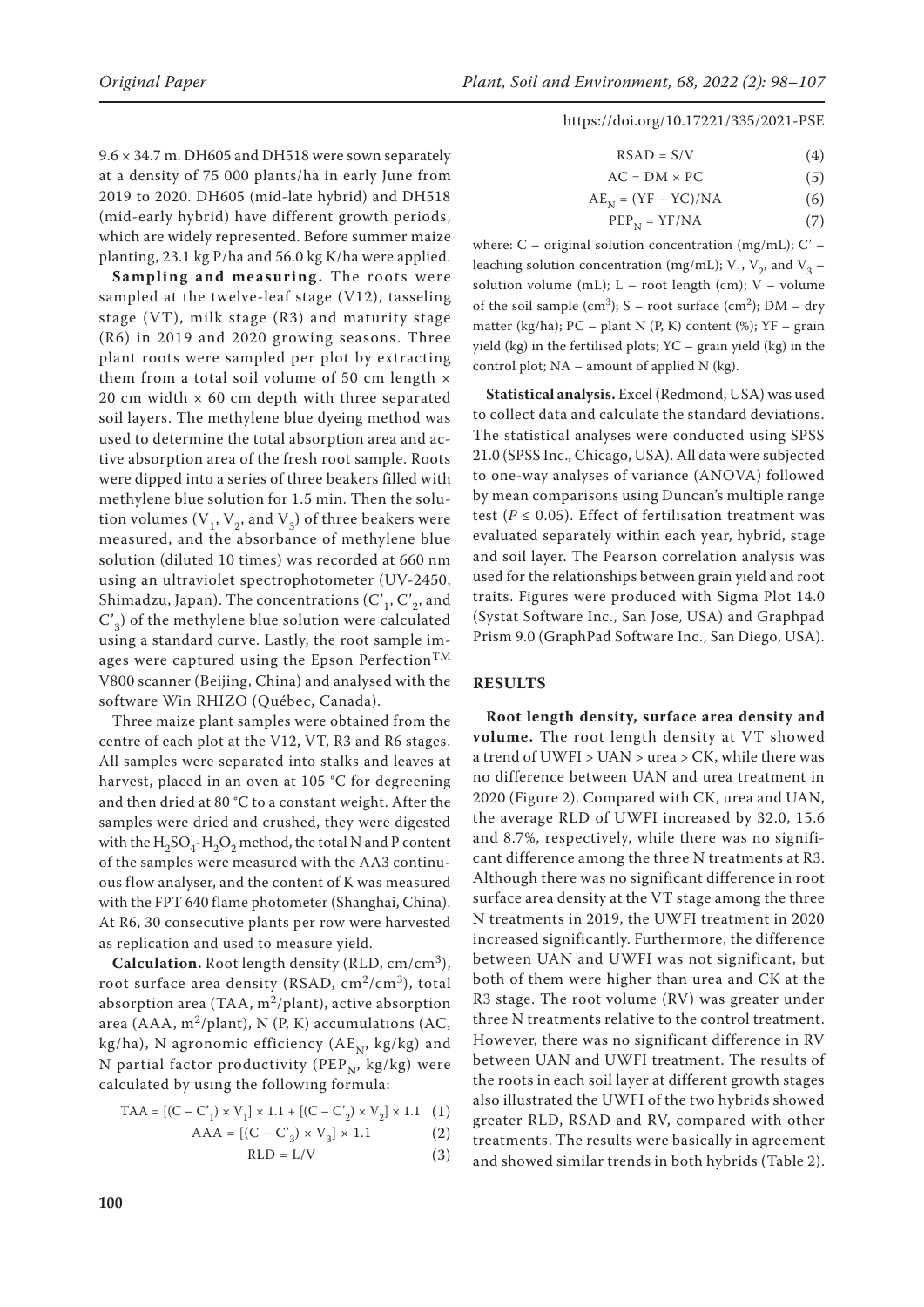

https://doi.org/10.17221/335/2021-PSE

Figure 2. Effects of different fertilisation treatments on total root length density, root surface area and root volume of summer maize. CK - no N applied; Urea - urea was applied under the traditional side-dressing method; UAN − urea ammonium nitrate solution was applied under the traditional side-dressing method; UWFI − UAN was applied underwater and fertiliser integration technology. Different letters indicate significant differences

**Root absorption area.** N application affected the root absorption area in each soil layer at different stages. The root absorption area of urea at the V12 stage was significantly higher than other treatments in the 0–20 cm soil layer. However, the root absorption area of UAN and UWFI treatments increased significantly and the increase was much greater than that of urea treatment after V12. In the 20–40 cm soil layer, the urea treatment provided greater total absorption area and active absorption area in DH605

compared to the other treatments at V12 (the opposite trend was shown in DH518). Obviously, the UWFI treatment exhibited larger TAA and AAA in the deep soil layer (40–60 cm) at V12 and VT stage, while the urea treatment was significantly lower than the other treatments. However, there was no significant difference at the R3 stage among the three N treatments (Table 3).

**The accumulations of nitrogen, phosphorus, and potassium.** The accumulations of N, P, and K in the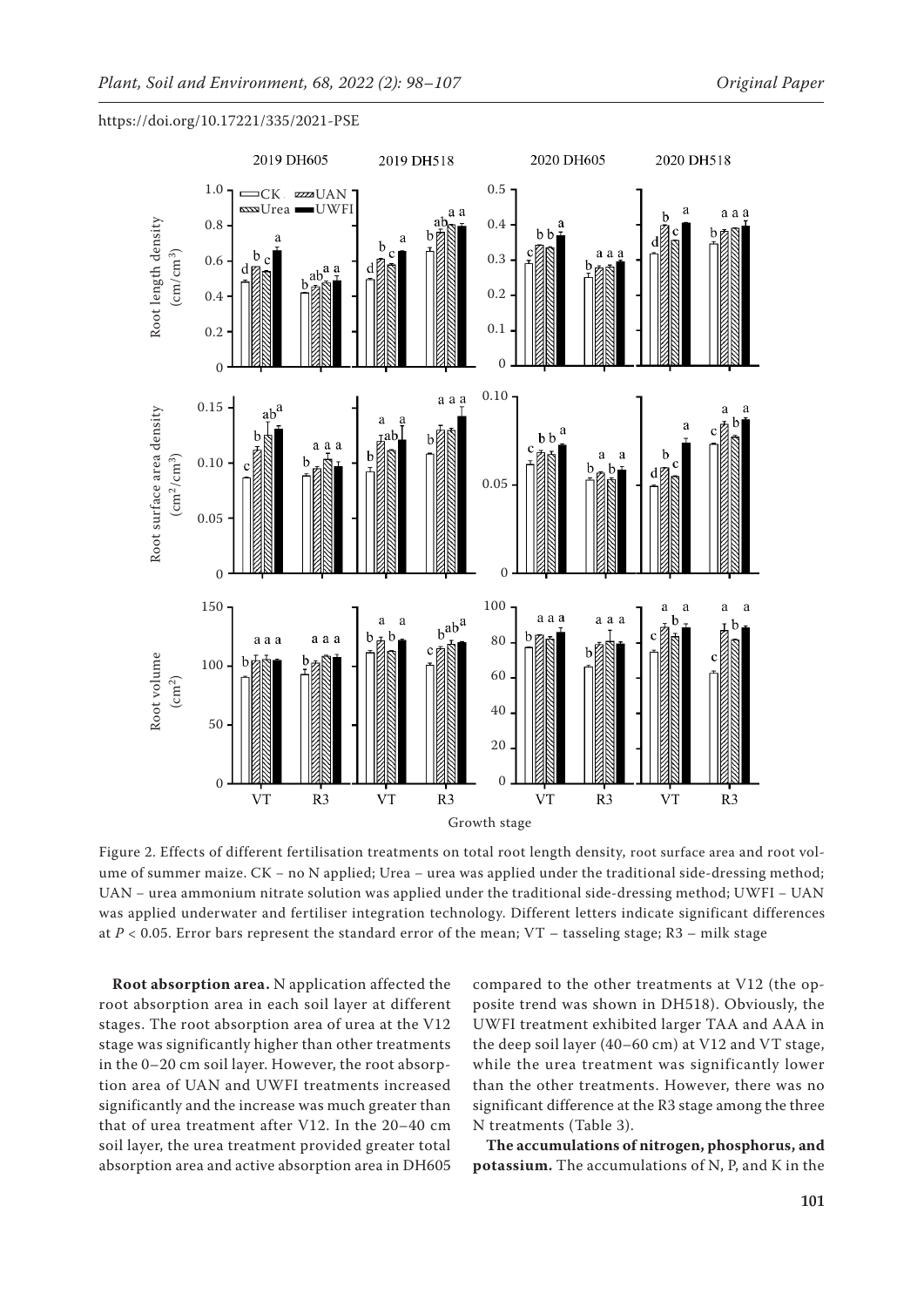| (cm)<br><b>DH605</b><br>$0 - 20$ | <b>CK</b>                                      | V12                                                                                | <b>VT</b>                                                                                                                         |                                                                          | Root length density<br>$\rm (mm/cm^3)$<br>Treatment                                |                                                                                  |                                                                                  |                                                                                        |                                                                                  | Root volume<br>(cm <sup>3</sup> )                                                |                                                                                                          |                                                                          |                                                                                  |  |
|----------------------------------|------------------------------------------------|------------------------------------------------------------------------------------|-----------------------------------------------------------------------------------------------------------------------------------|--------------------------------------------------------------------------|------------------------------------------------------------------------------------|----------------------------------------------------------------------------------|----------------------------------------------------------------------------------|----------------------------------------------------------------------------------------|----------------------------------------------------------------------------------|----------------------------------------------------------------------------------|----------------------------------------------------------------------------------------------------------|--------------------------------------------------------------------------|----------------------------------------------------------------------------------|--|
|                                  |                                                |                                                                                    |                                                                                                                                   | R3                                                                       | R <sub>6</sub>                                                                     | V12                                                                              | VT                                                                               | R <sub>3</sub>                                                                         | R <sub>6</sub>                                                                   | V12                                                                              | <b>VT</b>                                                                                                | R <sub>3</sub>                                                           | R <sub>6</sub>                                                                   |  |
|                                  |                                                |                                                                                    |                                                                                                                                   |                                                                          |                                                                                    |                                                                                  |                                                                                  |                                                                                        |                                                                                  |                                                                                  |                                                                                                          |                                                                          |                                                                                  |  |
|                                  | <b>UAN</b>                                     | 6.60 <sup>a</sup><br>9.49 <sup>a</sup>                                             | 11.49 <sup>c</sup><br>$13.61^{ab}$                                                                                                | $6.82^{b}$<br>7.33 <sup>ab</sup>                                         | 3.50 <sup>b</sup><br>3.25 <sup>b</sup>                                             | $10.40^{b}$<br>$18.95^{\rm a}$                                                   | $19.58^{b}$<br>21.47 <sup>b</sup>                                                | $17.57^{ab}$<br>$15.23^{b}$                                                            | 8.48 <sup>ab</sup><br>$9.01^{ab}$                                                | 28.11 <sup>b</sup><br>43.38 <sup>a</sup>                                         | $70.45^{\circ}$<br>84.21 <sup>a</sup>                                                                    | $70.42^{b}$<br>79.93 <sup>a</sup>                                        | 32.88 <sup>b</sup><br>58.06 <sup>a</sup>                                         |  |
|                                  | urea<br><b>UWFI</b>                            | 8.63 <sup>a</sup><br>8.81 <sup>a</sup>                                             | $12.39^{bc}$<br>$15.10^a$                                                                                                         | $7.70^{ab}$<br>7.94 <sup>a</sup>                                         | $3.24^{b}$<br>4.36 <sup>a</sup>                                                    | 16.95 <sup>a</sup><br>12.97 <sup>b</sup>                                         | 29.81 <sup>a</sup><br>29.07 <sup>a</sup>                                         | 19.17 <sup>a</sup><br>19.00 <sup>a</sup>                                               | 7.70 <sup>b</sup><br>9.86 <sup>a</sup>                                           | 44.99ª<br>41.94 <sup>a</sup>                                                     | $80.12^{b}$<br>84.32ª                                                                                    | 77.42 <sup>a</sup><br>81.04 <sup>a</sup>                                 | 60.36 <sup>a</sup><br>60.24a                                                     |  |
| $20 - 40$                        | <b>CK</b><br><b>UAN</b><br>urea                | 2.63 <sup>a</sup><br>2.01 <sup>a</sup><br>$2.34^{a}$                               | 2.80 <sup>b</sup><br>$2.43^{b}$<br>2.89 <sup>b</sup>                                                                              | $2.74^{b}$<br>3.68 <sup>a</sup><br>3.85 <sup>a</sup>                     | 1.77 <sup>b</sup><br>1.90 <sup>ab</sup><br>1.60 <sup>b</sup>                       | 4.68 <sup>a</sup><br>3.46 <sup>b</sup><br>4.65 <sup>a</sup>                      | 4.57 <sup>c</sup><br>$4.74^{bc}$<br>5.72 <sup>b</sup>                            | 5.11 <sup>a</sup><br>5.22 <sup>a</sup><br>6.63 <sup>a</sup>                            | 7.76 <sup>b</sup><br>3.41 <sup>a</sup><br>2.36 <sup>c</sup>                      | 13.87 <sup>a</sup><br>11.11 <sup>a</sup><br>15.09 <sup>a</sup>                   | 15.17 <sup>b</sup><br>15.20 <sup>b</sup><br>19.00 <sup>a</sup>                                           | $12.62^{ab}$<br>12.57 <sup>b</sup><br>17.12 <sup>a</sup>                 | 8.42 <sup>a</sup><br>8.10 <sup>a</sup><br>8.14 <sup>a</sup>                      |  |
|                                  | <b>UWFI</b>                                    | 2.98 <sup>a</sup>                                                                  | 3.56 <sup>a</sup>                                                                                                                 | 3.52 <sup>a</sup>                                                        | 2.42 <sup>a</sup>                                                                  | 5.00 <sup>a</sup>                                                                | 7.72 <sup>a</sup>                                                                | 5.57 <sup>a</sup>                                                                      | $3.34^{a}$                                                                       | 13.99 <sup>a</sup>                                                               | 15.28 <sup>b</sup>                                                                                       | 14.68 <sup>ab</sup>                                                      | 7.36 <sup>a</sup>                                                                |  |
| $40 - 60$                        | <b>CK</b><br><b>UAN</b><br>urea<br><b>UWFI</b> | 1.22 <sup>a</sup><br>1.02 <sup>ab</sup><br>0.89 <sup>b</sup><br>1.17 <sup>ab</sup> | 1.24 <sup>a</sup><br>$1.08^{bc}$<br>0.99c<br>$1.18^{ab}$                                                                          | 3.08 <sup>ab</sup><br>$2.65^{\rm b}$<br>$2.83^{ab}$<br>3.25 <sup>a</sup> | 2.64 <sup>a</sup><br>2.66 <sup>a</sup><br>2.04 <sup>ab</sup><br>1.92 <sup>b</sup>  | 2.01 <sup>a</sup><br>2.41 <sup>a</sup><br>2.12 <sup>a</sup><br>2.64 <sup>a</sup> | 1.91 <sup>b</sup><br>$2.44^{a}$<br>2.29 <sup>a</sup><br>2.57 <sup>a</sup>        | 3.89 <sup>b</sup><br>4.46 <sup>ab</sup><br>5.27 <sup>a</sup><br>4.63 <sup>ab</sup>     | 4.16 <sup>a</sup><br>3.96 <sup>a</sup><br>2.52 <sup>b</sup><br>$2.38^{b}$        | 4.85 <sup>a</sup><br>5.23 <sup>a</sup><br>5.19 <sup>a</sup><br>5.29 <sup>a</sup> | 5.35 <sup>a</sup><br>5.64 <sup>a</sup><br>6.97 <sup>a</sup><br>5.57 <sup>a</sup>                         | $10.24^{b}$<br>10.47 <sup>b</sup><br>14.12 <sup>a</sup><br>$12.18^{b}$   | 7.59 <sup>a</sup><br>7.56 <sup>a</sup><br>8.02 <sup>a</sup><br>7.98 <sup>a</sup> |  |
| <b>DH518</b>                     |                                                |                                                                                    |                                                                                                                                   |                                                                          |                                                                                    |                                                                                  |                                                                                  |                                                                                        |                                                                                  |                                                                                  |                                                                                                          |                                                                          |                                                                                  |  |
| $0 - 20$                         | <b>CK</b><br><b>UAN</b><br>urea<br><b>UWFI</b> | $7.92^{b}$<br>$9.41^{ab}$<br>9.66 <sup>a</sup><br>9.33ab                           | $11.07^{\circ}$ 13.48 <sup>b</sup><br>$16.33^a$ $16.35^a$<br>$13.61^{bc}$ 14.50 <sup>ab</sup><br>$15.50^{ab}$ 15.04 <sup>ab</sup> |                                                                          | 4.80 <sup>b</sup><br>$4.88^{b}$<br>4.82 <sup>b</sup><br>5.39 <sup>a</sup>          | $11.85^{b}$<br>$19.42^a$<br>16.68 <sup>a</sup><br>18.30 <sup>a</sup>             | $20.38^{b}$<br>27.92 <sup>a</sup><br>$25.13^{ab}$<br>27.30 <sup>a</sup>          | $24.41b$ 18.58 <sup>b</sup><br>29.48 <sup>a</sup><br>$26.85^{b}$<br>31.27 <sup>a</sup> | $18.53^{b}$<br>15.73 <sup>b</sup><br>29.83 <sup>a</sup>                          | $56.81^{b}$<br>72.12 <sup>a</sup><br>70.49a                                      | 93.09 <sup>b</sup><br>71.91 <sup>a</sup> 100.22 <sup>a</sup><br>81.21 <sup>c</sup><br>98.07 <sup>a</sup> | 82.11c<br>94.77 <sup>a</sup><br>89.88 <sup>b</sup><br>98.20 <sup>a</sup> | $55.45^{b}$<br>62.86 <sup>a</sup><br>$53.43^{b}$<br>67.78 <sup>a</sup>           |  |
| $20 - 40$                        | <b>CK</b><br><b>UAN</b><br>urea<br><b>UWFI</b> | 2.02 <sup>a</sup><br>1.86 <sup>a</sup><br>2.06 <sup>a</sup><br>2.01 <sup>a</sup>   | 2.31 <sup>ab</sup><br>1.93 <sup>b</sup><br>$2.43^{ab}$<br>2.72 <sup>a</sup>                                                       | $3.38$ bc<br>2.99c<br>5.99 <sup>a</sup><br>5.20 <sup>ab</sup>            | 4.31 <sup>a</sup><br>4.10 <sup>a</sup><br>2.98 <sup>b</sup><br>4.01 <sup>a</sup>   | 4.48 <sup>a</sup><br>4.07 <sup>a</sup><br>4.69 <sup>a</sup><br>4.51 <sup>a</sup> | 4.80 <sup>c</sup><br>4.07 <sup>d</sup><br>$5.23^{b}$<br>6.39a                    | $4.58^{b}$<br>5.16 <sup>b</sup><br>8.15 <sup>a</sup><br>7.29 <sup>a</sup>              | 5.69a<br>5.36 <sup>ab</sup><br>3.92 <sup>b</sup><br>5.03 <sup>ab</sup>           | 12.06 <sup>a</sup><br>12.10 <sup>a</sup><br>$10.47^{b}$<br>12.19a                | $11.61^{b}$<br>13.00 <sup>b</sup><br>19.38 <sup>a</sup><br>$14.43^{b}$                                   | $10.40^{b}$<br>$11.14^{b}$<br>18.43 <sup>a</sup><br>$13.05^{\rm b}$      | $10.25^{b}$<br>$11.10^{ab}$<br>12.42 <sup>a</sup><br>$11.53^{ab}$                |  |
| $40 - 60$                        | <b>CK</b><br><b>UAN</b><br>urea<br><b>UWFI</b> | 1.23 <sup>a</sup><br>1.26 <sup>a</sup><br>1.13 <sup>a</sup><br>1.28 <sup>a</sup>   | 1.51 <sup>a</sup><br>2.07 <sup>a</sup><br>1.92 <sup>a</sup><br>1.54 <sup>a</sup>                                                  | 2.83 <sup>c</sup><br>$3.38$ bc<br>3.41 <sup>b</sup><br>3.70 <sup>a</sup> | 1.86 <sup>b</sup><br>2.43 <sup>ab</sup><br>2.41 <sup>ab</sup><br>2.69 <sup>a</sup> | 2.39 <sup>a</sup><br>2.23 <sup>a</sup><br>2.21 <sup>a</sup><br>2.36 <sup>a</sup> | 2.56 <sup>a</sup><br>3.99 <sup>a</sup><br>3.18 <sup>a</sup><br>3.01 <sup>a</sup> | 3.62 <sup>a</sup><br>4.44 <sup>a</sup><br>3.98 <sup>a</sup><br>4.25 <sup>a</sup>       | 3.05 <sup>b</sup><br>2.53 <sup>b</sup><br>4.52 <sup>a</sup><br>4.87 <sup>a</sup> | 7.46 <sup>a</sup><br>7.95 <sup>a</sup><br>7.38 <sup>a</sup><br>8.16 <sup>a</sup> | 7.17 <sup>b</sup><br>8.74 <sup>ab</sup><br>12.48 <sup>a</sup><br>9.72 <sup>ab</sup>                      | $8.91^{b}$<br>$9.42^{b}$<br>10.61 <sup>a</sup><br>9.52 <sup>b</sup>      | 5.46 <sup>a</sup><br>$5.55^{\rm a}$<br>6.00 <sup>a</sup><br>5.97 <sup>a</sup>    |  |

Table 2. Effects of different fertilisation treatments on root length density, surface area density and volume of summer maize

Different letters in each column indicate significant differences between different fertilisation treatments (*P* < 0.05; Duncan's test). CK − no N applied; UAN − urea ammonium nitrate solution was applied under traditional side-dressing method; Urea − urea was applied under traditional side-dressing method; UWFI − UAN was applied underwater and fertiliser integration technology; V12 – twelve-leaf stage; VT – tasseling stage; R3 – milk stage; R6 – maturity stage

above-ground plants showed a gradual increase trend during the summer maize growing season, with no significant depth differences among hybrids (Figure 3). At V12, CK had the lowest N accumulation. The N, P accumulations of R6 were in the following order: UWFI > UAN > urea > CK. At V12 and VT, CK had the lowest P accumulation, but there was no significant difference among the three N treatments. At R3, both UAN and UWFI were significantly higher than the urea treatment. There was no significant difference in the K accumulation among three N treatments at V12 and R3. However, the K accumulation of UWFI and UAN were higher than the urea treatment at R6.

**Nitrogen use efficiency.** The application of UAN underwater and fertiliser integration technology significantly increased nitrogen agronomic efficiency and nitrogen partial factor productivity. However, there was no significant difference between urea and UAN under the traditional application method (UAN higher than urea treatment only occurred in DH605 for one year). Under UWFI treatment, on average, enhanced  $AE<sub>N</sub>$  significantly, by 40.5~43.6% (UAN),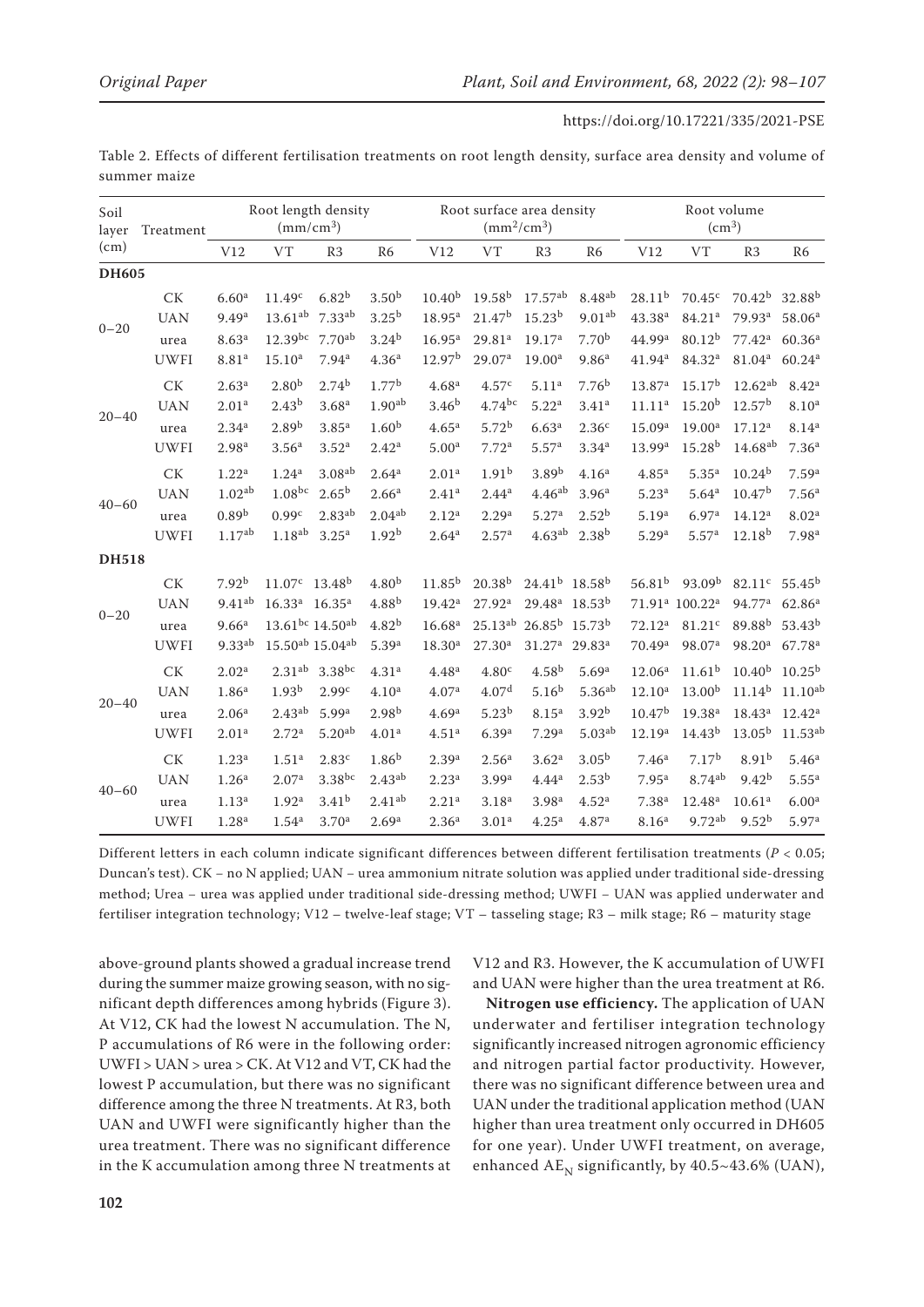|                                                                                                  |                  |                     | Absorption area     |                     | Active absorption area |                     |                    |                    |                                                                                                                                                                                                                                                                                                                                                                             |
|--------------------------------------------------------------------------------------------------|------------------|---------------------|---------------------|---------------------|------------------------|---------------------|--------------------|--------------------|-----------------------------------------------------------------------------------------------------------------------------------------------------------------------------------------------------------------------------------------------------------------------------------------------------------------------------------------------------------------------------|
| layer                                                                                            | Treatment        |                     |                     |                     | $(m^2$ /plant)         |                     |                    |                    |                                                                                                                                                                                                                                                                                                                                                                             |
| (cm)                                                                                             |                  | V12                 | <b>VT</b>           | R3                  | R <sub>6</sub>         | V12                 | <b>VT</b>          | R <sub>3</sub>     | R <sub>6</sub>                                                                                                                                                                                                                                                                                                                                                              |
| <b>DH605</b>                                                                                     |                  |                     |                     |                     |                        |                     |                    |                    |                                                                                                                                                                                                                                                                                                                                                                             |
|                                                                                                  | CK               | 59.23 <sup>d</sup>  | 134.30 <sup>b</sup> | 106.40 <sup>a</sup> | 59.06 <sup>b</sup>     | 29.23 <sup>d</sup>  | $65.13^{b}$        | $51.90^{ab}$       | 29.37 <sup>b</sup>                                                                                                                                                                                                                                                                                                                                                          |
|                                                                                                  | <b>UAN</b>       | $70.43^{b}$         | $173.63^a$          | 97.23 <sup>b</sup>  | 88.18 <sup>a</sup>     | $35.01^{b}$         | 86.08 <sup>a</sup> | 49.87 <sup>b</sup> |                                                                                                                                                                                                                                                                                                                                                                             |
| Soil<br>$0 - 20$<br>$20 - 40$<br>$40 - 60$<br><b>DH518</b><br>$0 - 20$<br>$20 - 40$<br>$40 - 60$ | urea             | 75.03 <sup>a</sup>  | 154.90ab            | 106.49 <sup>a</sup> | 59.77 <sup>b</sup>     | 36.92 <sup>a</sup>  | 77.09 <sup>a</sup> | 53.60 <sup>a</sup> |                                                                                                                                                                                                                                                                                                                                                                             |
|                                                                                                  | <b>UWFI</b>      | 67.01 <sup>c</sup>  | 170.91ª             | 97.90 <sup>b</sup>  | 89.68 <sup>a</sup>     | 33.38 <sup>c</sup>  | 86.32 <sup>a</sup> | 49.30 <sup>b</sup> | 44.16 <sup>a</sup>                                                                                                                                                                                                                                                                                                                                                          |
|                                                                                                  | <b>CK</b>        | 12.91 <sup>b</sup>  | $28.13^{a}$         | 13.50 <sup>c</sup>  | 12.03 <sup>a</sup>     | 6.37 <sup>b</sup>   | 13.68 <sup>a</sup> | 4.93 <sup>c</sup>  | 6.10 <sup>a</sup>                                                                                                                                                                                                                                                                                                                                                           |
|                                                                                                  | <b>UAN</b>       | 15.09 <sup>b</sup>  | 17.07 <sup>b</sup>  | 25.24 <sup>b</sup>  | 9.67 <sup>b</sup>      | 7.46 <sup>b</sup>   | 8.47 <sup>b</sup>  | 12.72 <sup>b</sup> | 4.73 <sup>b</sup>                                                                                                                                                                                                                                                                                                                                                           |
|                                                                                                  | urea             | 21.80 <sup>a</sup>  | $25.94^{a}$         | $25.13^{b}$         | 9.69 <sup>b</sup>      | 10.86 <sup>a</sup>  | 12.92 <sup>a</sup> | $12.63^{b}$        | 43.64 <sup>a</sup><br>$29.54^{b}$<br>$4.81^{b}$<br>$4.84^{b}$<br>$4.76$ bc<br>7.66 <sup>a</sup><br>3.74 <sup>c</sup><br>$6.89$ <sup>ab</sup><br>47.60 <sup>b</sup><br>54.06 <sup>a</sup><br>$50.34^{b}$<br>$54.44^{\rm a}$<br>$9.51^{bc}$<br>10.39 <sup>b</sup><br>7.56 <sup>c</sup><br>16.17a<br>$2.86^{b}$<br>7.99 <sup>a</sup><br>3.86 <sup>b</sup><br>7.56 <sup>a</sup> |
|                                                                                                  | <b>UWFI</b>      | 17.26 <sup>b</sup>  | 28.91a              | $31.10^a$           | 9.76 <sup>b</sup>      | 8.62 <sup>b</sup>   | 14.52 <sup>a</sup> | 15.78 <sup>a</sup> |                                                                                                                                                                                                                                                                                                                                                                             |
|                                                                                                  | <b>CK</b>        | 7.17 <sup>b</sup>   | 9.00 <sup>b</sup>   | 16.68 <sup>a</sup>  | $9.61^{bc}$            | 3.56 <sup>b</sup>   | 4.46 <sup>b</sup>  | 8.36 <sup>a</sup>  |                                                                                                                                                                                                                                                                                                                                                                             |
|                                                                                                  | <b>UAN</b>       | 11.20 <sup>a</sup>  | 11.65 <sup>a</sup>  | $17.46^{\rm a}$     | 15.49a                 | 5.51 <sup>a</sup>   | 5.73 <sup>a</sup>  | 8.63 <sup>a</sup>  |                                                                                                                                                                                                                                                                                                                                                                             |
|                                                                                                  | urea             | 10.26 <sup>a</sup>  | 9.03 <sup>b</sup>   | 18.52 <sup>a</sup>  | 7.55c                  | 5.21 <sup>a</sup>   | $4.54^{b}$         | 9.06 <sup>a</sup>  |                                                                                                                                                                                                                                                                                                                                                                             |
|                                                                                                  | <b>UWFI</b>      | 11.26 <sup>a</sup>  | 11.98 <sup>a</sup>  | 17.27 <sup>a</sup>  | $13.82^{ab}$           | 5.57 <sup>a</sup>   | 6.19 <sup>a</sup>  | 8.63 <sup>a</sup>  |                                                                                                                                                                                                                                                                                                                                                                             |
|                                                                                                  |                  |                     |                     |                     |                        |                     |                    |                    |                                                                                                                                                                                                                                                                                                                                                                             |
|                                                                                                  | CK               | $105.04^{\rm c}$    | 159.29 <sup>b</sup> | 159.13 <sup>b</sup> | 94.32c                 | $52.23^{b}$         | 77.81 <sup>b</sup> | 78.00 <sup>b</sup> |                                                                                                                                                                                                                                                                                                                                                                             |
|                                                                                                  | <b>UAN</b>       | $116.46^{ab}$       | 177.97ª             | 178.93 <sup>a</sup> | $109.72^{\text{a}}$    | 57.33 <sup>ab</sup> | 88.26 <sup>a</sup> | 87.59 <sup>a</sup> |                                                                                                                                                                                                                                                                                                                                                                             |
|                                                                                                  | urea             | 119.64 <sup>a</sup> | $160.83^{ab}$       | 180.87 <sup>a</sup> | $100.32^{b}$           | 58.96 <sup>a</sup>  | 79.67 <sup>b</sup> | 90.11 <sup>a</sup> |                                                                                                                                                                                                                                                                                                                                                                             |
|                                                                                                  | <b>UWFI</b>      | $107.55^{bc}$       | 176.95a             | 178.10 <sup>a</sup> | $108.15^{a}$           | 53.14ab             | 88.37ª             | 90.39a             |                                                                                                                                                                                                                                                                                                                                                                             |
|                                                                                                  | <b>CK</b>        | 32.66 <sup>a</sup>  | 24.27 <sup>b</sup>  | 17.57 <sup>c</sup>  | $19.00^{bc}$           | 16.26 <sup>a</sup>  | $11.94^{b}$        | $8.64^{b}$         |                                                                                                                                                                                                                                                                                                                                                                             |
|                                                                                                  | <b>UAN</b>       | $21.53^{bc}$        | $26.97^{ab}$        | $32.15^{ab}$        | $20.31^{b}$            | $10.66^{b}$         | $13.34^{ab}$       | 16.08 <sup>a</sup> |                                                                                                                                                                                                                                                                                                                                                                             |
|                                                                                                  | urea             | 17.90 <sup>c</sup>  | $32.85^{a}$         | $29.62^{b}$         | 15.21 <sup>c</sup>     | 8.90 <sup>b</sup>   | 16.13 <sup>a</sup> | $14.95^{\rm a}$    |                                                                                                                                                                                                                                                                                                                                                                             |
|                                                                                                  | <b>UWFI</b>      | 23.77 <sup>b</sup>  | 33.21 <sup>a</sup>  | 33.59 <sup>a</sup>  | 32.64 <sup>a</sup>     | 11.79 <sup>b</sup>  | 16.52 <sup>a</sup> | 17.08 <sup>a</sup> |                                                                                                                                                                                                                                                                                                                                                                             |
|                                                                                                  | ${\rm C}{\rm K}$ | 15.62 <sup>a</sup>  | 10.35 <sup>c</sup>  | 18.90 <sup>a</sup>  | 5.89 <sup>b</sup>      | 7.72 <sup>a</sup>   | 5.05 <sup>c</sup>  | 9.53 <sup>a</sup>  |                                                                                                                                                                                                                                                                                                                                                                             |
|                                                                                                  | <b>UAN</b>       | 16.47a              | 22.03ab             | 21.19 <sup>a</sup>  | 16.03 <sup>a</sup>     | 8.14 <sup>a</sup>   | $10.91^{ab}$       | $10.55^{\rm a}$    |                                                                                                                                                                                                                                                                                                                                                                             |
|                                                                                                  | urea             | 6.70 <sup>b</sup>   | 17.91 <sup>b</sup>  | 17.88 <sup>a</sup>  | 7.74 <sup>b</sup>      | 3.31 <sup>b</sup>   | 8.77 <sup>b</sup>  | 8.75 <sup>a</sup>  |                                                                                                                                                                                                                                                                                                                                                                             |
|                                                                                                  | <b>UWFI</b>      | 13.18 <sup>a</sup>  | 24.04 <sup>a</sup>  | 17.37 <sup>a</sup>  | 15.28 <sup>a</sup>     | 6.65 <sup>a</sup>   | 12.07 <sup>a</sup> | 8.65 <sup>a</sup>  |                                                                                                                                                                                                                                                                                                                                                                             |

|  |  |  | Table 3. Effects of different fertilisation treatments on root absorption area of summer maize |  |  |  |  |  |  |
|--|--|--|------------------------------------------------------------------------------------------------|--|--|--|--|--|--|
|--|--|--|------------------------------------------------------------------------------------------------|--|--|--|--|--|--|

Different letters in each column indicate significant differences between different fertilisation treatments (*P* < 0.05; Duncan's test). CK − no N applied; UAN − urea ammonium nitrate solution was applied under traditional side-dressing method; Urea − urea was applied under traditional side-dressing method; UWFI − UAN was applied underwater and fertiliser integration technology; V12 – twelve-leaf stage; VT – tasseling stage; R3 – milk stage; R6 – maturity stage

65.0~78.6% (urea), respectively. Similarly, compared with UAN and urea treatment, the  $\mathrm{PFP}_\text{N}$  of UWFI increased by 4.8~5.1% and 6.6~7.6%, respectively (Figure 4).

**Grain yield.** The application of UAN significantly increased the grain yield of summer maize, especially underwater and fertiliser integration technology. The results were basically in agreement and showed similar trends in both hybrids. The average grain yield of UWFI treatment was enhanced by 18.7~19.2, 4.8~5.1 and 6.6~7.6% compared with CK, UAN and urea, respectively (Figure 5).

#### **DISCUSSION**

The root is the main organ of maize for nutrient uptake, water and material transportation, and its characteristics and functions play an important role in regulating resource utilisation and forming yield (Guan et al. 2014). Under suitable water conditions, N application could promote root growth (Zhang et al. 2019). In this study, different N sources and application methods had significant effects on root traits such as root length density, surface area density, and volume of summer maize and the changing trends of the two hy-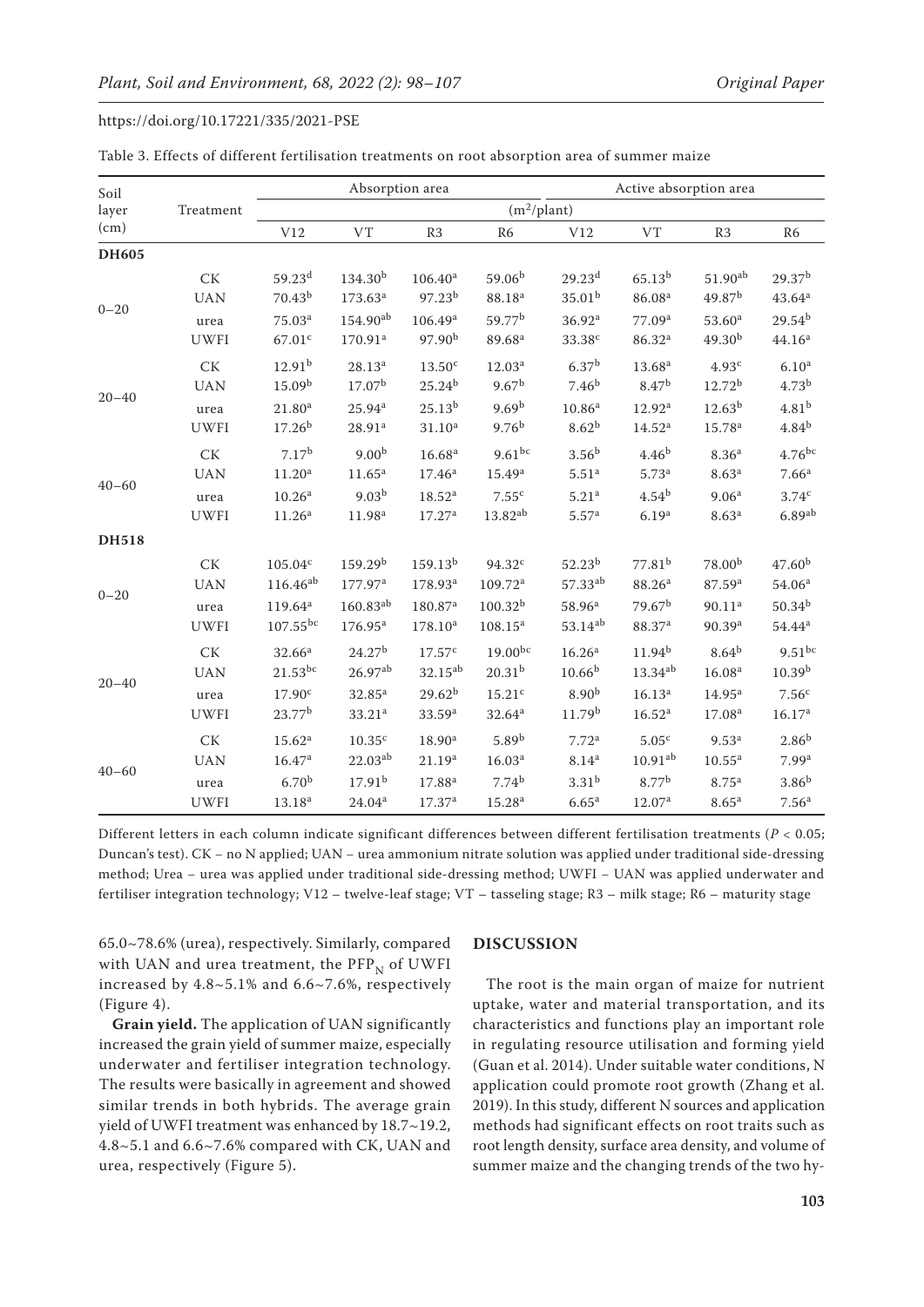

Figure 3. Effects of different fertilisation treatments on nitrogen, phosphorus and potassium accumulations of summer maize. V12 – twelve-leaf stage; VT – tasseling stage; R3 – milk stage; R6 – maturity stage



Figure 4. Effects of different fertilisation treatments on nitrogen efficiencies of summer maize in (A) 2019 and (B) 2020. Different letters indicate significant differences at *P* < 0.05. UAN − urea ammonium nitrate solution was applied under traditional side-dressing method; Urea - urea was applied under traditional side-dressing method;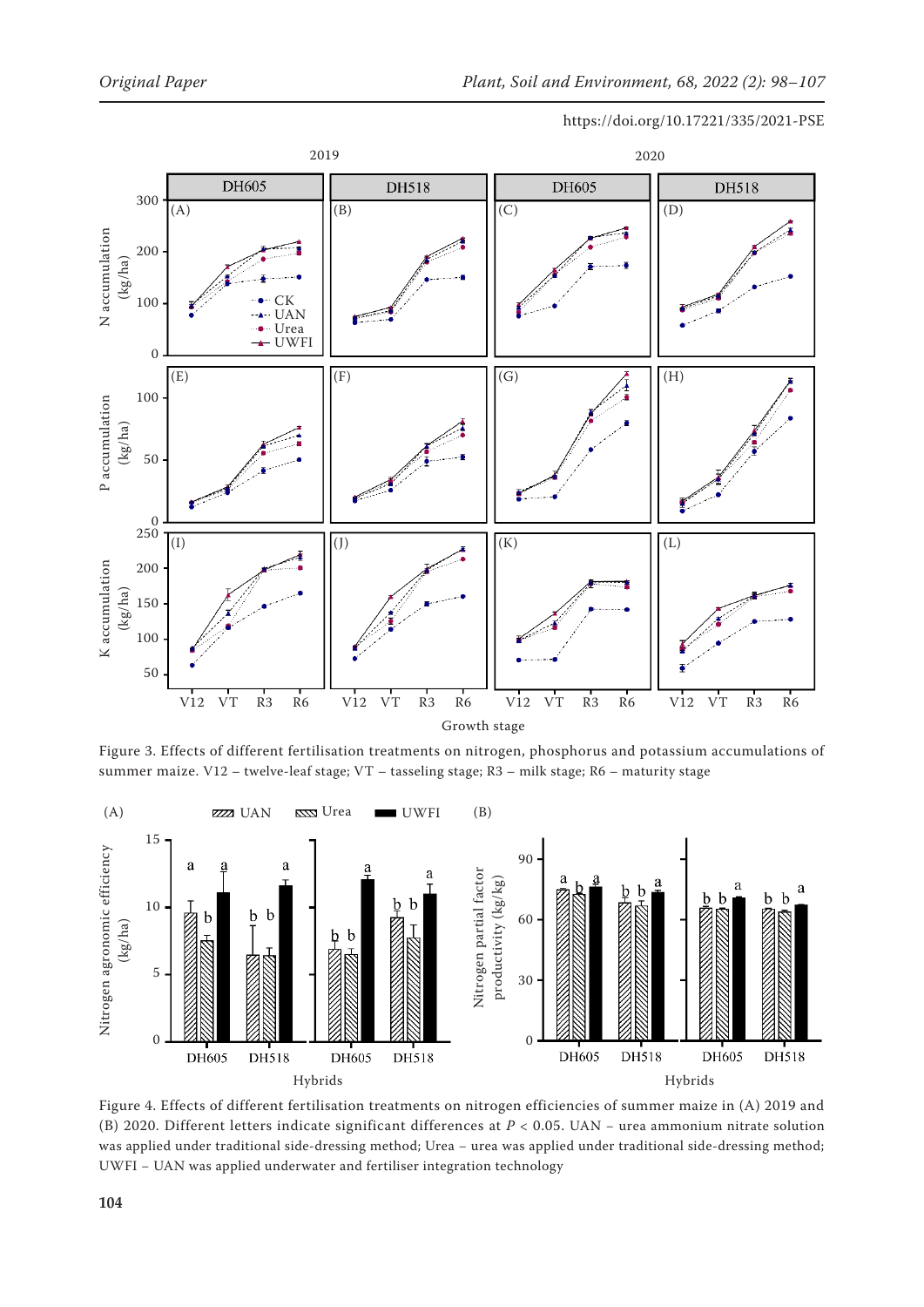



Figure 5. Effects of different fertilisation treatments on grain yield of summer maize. CK − no N applied; Urea − urea was applied under traditional side-dressing method; UAN − urea ammonium nitrate solution was applied under traditional side-dressing method; UWFI − UAN was applied underwater and fertiliser integration technology

brids were similar (Figure 2). Compared with urea, the root length density and volume of UAN increased significantly, especially in shallow soil (0–20 cm) (Table 2). Obviously, the N source had a significant regulatory effect on the root traits. The main difference between UAN and urea was the form of N, and the application of UAN significantly prolonged the residual time of available N in the soil and reduced the loss of N (Ren et al. 2021). Trapeznikov et al. (2003) reported that a large number of roots proliferate in the nutrientrich area, through a series of changes such as root elongation and lateral root branching in response to the local supply of nutrients to improve nutrient uptake capacity.

The results of root length density, surface area density and volume showed that UWFI were higher than other treatments, which also indicated that the application method of UAN affected the root traits (Figure 2). Under the traditional side-dressing method, part of the root grows and absorbs in

| (A)                                                          |                        |       |                  |                                                   | (B)                    |                                                                 |                               |                                               |  |
|--------------------------------------------------------------|------------------------|-------|------------------|---------------------------------------------------|------------------------|-----------------------------------------------------------------|-------------------------------|-----------------------------------------------|--|
|                                                              |                        |       |                  | Root length density dramates and year output yeld |                        |                                                                 |                               | Root length density downter weight crain yeld |  |
| Root length density - 1.000 0.954**                          |                        | 0.189 |                  | $0.944**0.824**$                                  |                        | $1.000 \quad 0.687** \quad 0.808** \quad 0.954** \quad 0.751**$ |                               |                                               |  |
| Root absorption area-0.954** 1.000                           |                        | 0.377 |                  | 0.942** 0.928**                                   | $0.687**$              |                                                                 | 1.000 0.675** 0.701** 0.868** |                                               |  |
| Root dry weight- 0.189                                       | 0.377                  | 1.000 | 0.219            | $0.577*$                                          |                        | $0.808**0.675**$ 1.000 $0.815**0.834**$                         |                               |                                               |  |
| Root volume-0.944** 0.942**                                  |                        | 0.219 |                  | 1.000 0.866**                                     |                        | $0.954**0.701**0.815**1.0000.844**$                             |                               |                                               |  |
| Grain yield-0.824** 0.928**                                  |                        |       | $0.577*$ 0.866** | 1.000                                             |                        | $0.751**$ $0.868**$ $0.834**$ $0.844**$ $1.000$                 |                               |                                               |  |
|                                                              | $0.2$ 0.4 0.6 0.8 1.0  |       |                  |                                                   | $-1.0 - 0.5 0 0.5 1.0$ |                                                                 |                               |                                               |  |
| (C)                                                          |                        |       |                  |                                                   | (D)                    |                                                                 |                               |                                               |  |
| Root length density - 1.000 0.975** 0.842** 0.943** 0.755**  |                        |       |                  |                                                   |                        | 1.000 0.957** 0.848** 0.937** 0.610*                            |                               |                                               |  |
| Root absorption area - 0.975** 1.000 0.853** 0.931** 0.720** |                        |       |                  |                                                   |                        | 0.957** 1.000 0.913** 0.974** 0.758**                           |                               |                                               |  |
| Root dry weight - 0.842** 0.853** 1.000 0.701** 0.815**      |                        |       |                  |                                                   |                        | 0.848** 0.913** 1.000 0.893** 0.860**                           |                               |                                               |  |
| Root volume - 0.943** 0.931** 0.701** 1.000                  |                        |       |                  | $0.675**$                                         |                        | $0.937**0.974**0.893**$                                         | 1.000                         | $0.791**$                                     |  |
| Grain yield-0.755** 0.720** 0.815** 0.675**                  |                        |       |                  | 1.000                                             |                        | $0.610* 0.758** 0.860** 0.791**$                                |                               | 1.000                                         |  |
|                                                              | $-1.0 - 0.5 0 0.5 1.0$ |       |                  |                                                   | $-1.0 - 0.5 0 0.5 1.0$ |                                                                 |                               |                                               |  |

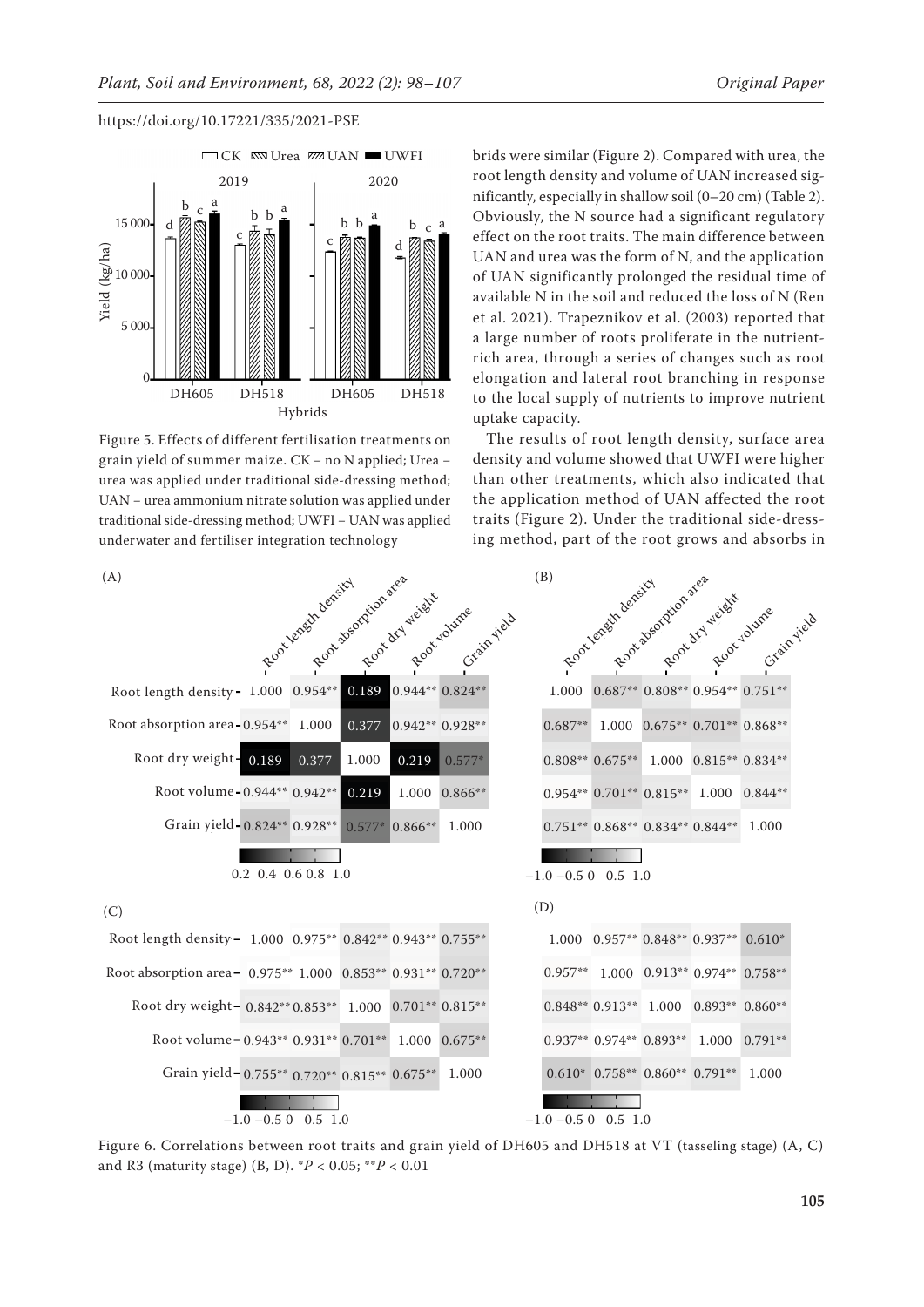a N-rich place after being exposed to N (Cheng et al. 2022). However, N fertiliser is evenly dispersed in the shallow layer of the soil under the water and fertiliser integration technology, increasing the effective contact area of the roots with N. In addition, increasing the root absorption area and active absorption area was conducive to increasing the effective area of root contact with the soil and the ability to transport nutrients to the above-ground plant parts (Liu et al. 2017). After the application of UAN (V12), the root absorption area and active absorption area rapidly expanded to improve the nutrient capture ability, which also explained the reason for the increase in root length density (Table 3). Chevalier and Schrader (1977) reported that the physiological activity of the root and its affinity for nitrate play an important role in the absorption of N. Most of the urea was transformed into suitable N forms absorbed by maize, thus delaying the expansion of the root absorption area and active absorption area. The deep root system is considered an ideal way to capture downwardly moving nitrates. Compared with the UAN treatment, the UWFI increased the root length density and absorption area in the deep layer (20–60 cm). The reason for this may be that the content or dispersion of nitrate moved into the deep soil increased, which affected the characteristics and physiological activity of the deep roots.

The results also showed that the accumulations of N and K at VT were expressed as: UWFI > UAN > urea > CK (Figure 3). The UWFI at R3 and R6 also showed higher accumulations of N, P, and K. Strong nutrient absorption ability and sufficient nutrient supply during the growth stage are the key to the high yield of maize (Habibullah et al. 2017). The results of grain yield showed that UWFI treatment was significantly higher than UAN and urea as well (Figure 5). At the same time, nitrogen agronomic efficiency and nitrogen partial factor productivity obtained by UWFI treatment were significantly higher than those of UAN and urea (Figure 4). Correlation analysis showed that the root length density, absorption area, dry weight, volume and grain yield of DH605 and DH518 significantly positively correlated at VT and R3 (Figure 6). These also showed that the root traits affected by different fertilisation treatments were important factors for the increase in grain yield.

## **REFERENCES**

Cheng X.Y., Liu P., Zhao B., Zhang J.W., Ren B.Z., Li Z., Wang Z.Q. (2022): Root physiological adaptations that enhance the grain

yield and nutrient use efficiency of maize (*Zea mays* L) and their dependency on phosphorus placement depth. Field Crops Research, 276: 108378.

- Chevalier P., Schrader L.E. (1977): Genotypic differences in nitrate absorption and partitioning of N among plant parts in maize. Crop Science, 17: 897–901.
- Feng G.Z., He X.L., Coulter J.A., Chen Y.L. Mi G.H. (2019): Effect of limiting vertical root growth on maize yield and nitrate migration in clay and sandy soils in Northeast China. Soil and Tillage Research, 195: 104407.
- Gastal F., Lemaire G. (2002): N uptake and distribution in crops: an agronomical and ecophysiological perspective. Journal of Experimental Botany, 53: 789–799.
- Guan D.H., Al-Kaisi M., Zhang Y.S., Duan L., Tan W.M., Zhang M.C., Li Z. (2014): Tillage practices affect biomass and grain yield through regulating root growth: root-bleeding sap and nutrients uptake in summer maize. Field Crops Research, 157: 89–97.
- Haberle J., Svoboda P., Krejcova J. (2006): Uptake of mineral nitrogen from subsoil by winter wheat. Plant, Soil and Environment, 52: 377–384.
- Habibullah H., Nelson K., Motavalli P. (2017): Assessing management of nitrapyrin with urea ammonium nitrate fertilizer on corn yield and soil nitrogen in a poorly-drained claypan soil. Journal of Agricultural Science, 9: 2017.
- Huang Y.N., Yang S.Y., Zhao G.X., Zhang X.L., Su Y.H. (2017): Efficient $\mathrm{NH}_4^+$ uptake system could be an important complementary strategy for maize plants to absorb enough nitrogen. Journal of Plant Nutrition and Fertilizer, 23: 615–621.
- Liu Z., Gao J., Gao F., Dong S.T., Liu P., Zhao B., Zhang J.W. (2018): Integrated agronomic practices management improve yield and nitrogen balance in double cropping of winter wheat-summer maize. Field Crops Research, 221: 196–206.
- Liu Z., Zhu K.L., Dong S.T., Liu P., Zhao B., Zhang J.W. (2017): Effects of integrated agronomic practices management on root growth and development of summer maize. European Journal of Agronomy, 84: 140–151.
- Lynch J.P. (2011): Root phenes for enhanced soil exploration and phosphorus acquisition: tools for future crops. Plant Physiology, 156: 1041–1049.
- Lynch J.P. (2019): Root phenotypes for improved nutrient capture: an underexploited opportunity for global agriculture. New Phytologist, 223: 548–564.
- Nikolajsen M.T., Pacholski A.S., Sommer S.G. (2020): Urea ammonium nitrate solution treated with inhibitor technology: effects on ammonia emission reduction, wheat yield, and inorganic N in soil. Agronomy, 10: 161.
- Rasmussen I.S., Dresbll D.B., Thorup-Kristensen K. (2015): Winter wheat cultivars and nitrogen (N) fertilization – effects on root growth, N uptake efficiency and N use efficiency. European Journal of Agronomy, 68: 38–49.